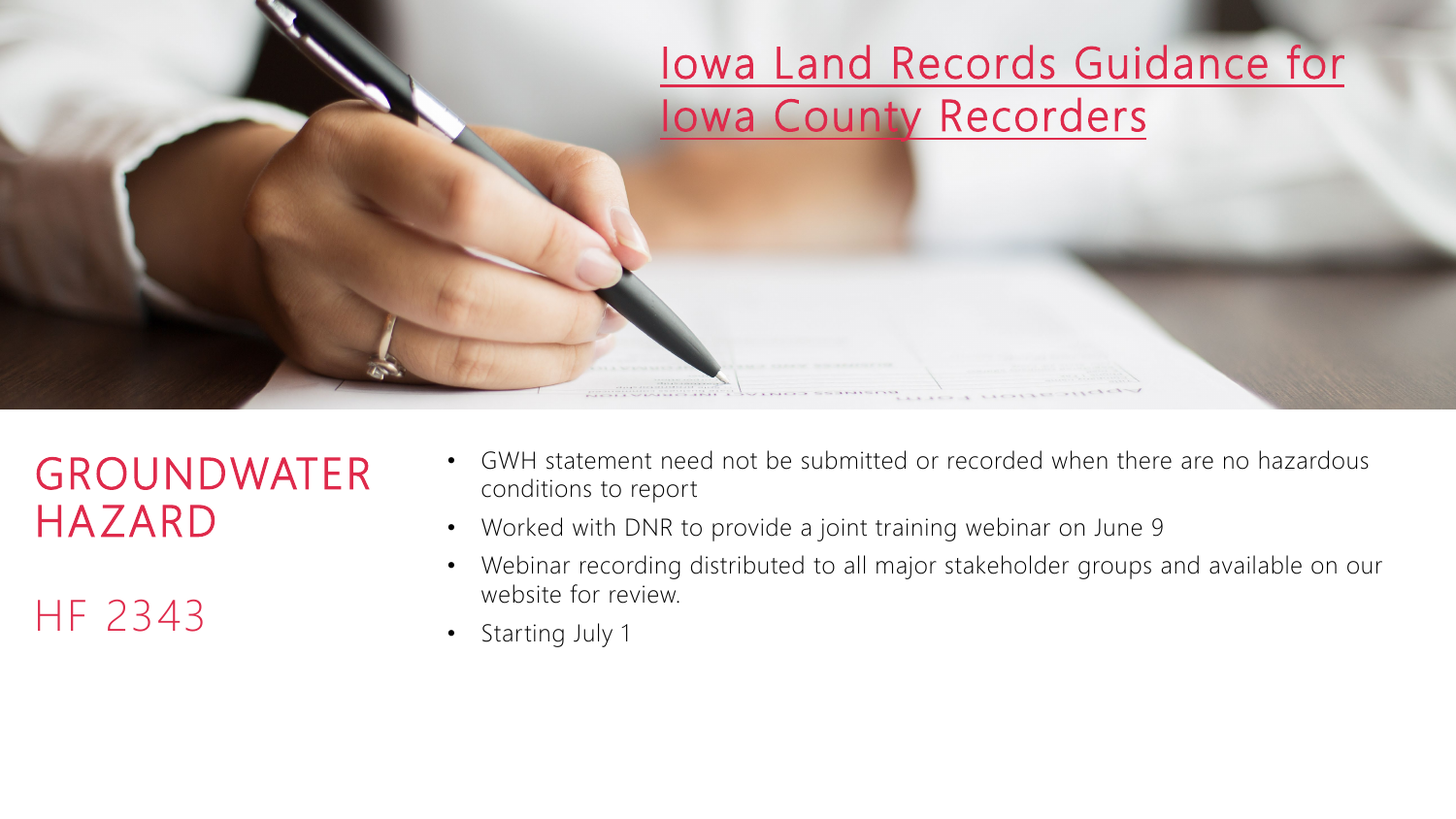

- Scenario 1
- Keep using current GWH form
- Submitters keep submitting GWH with DOV
	- Submitters should NOT use the alternative statement yet (the exemption doesn't exist until July 1!)
	- Scenario 2
	- Document is executed using the exemption statement and a GWH is **NOT** submitted with the package
	- Recorder Action: Decline the group and direct the submitter to attach a valid GWH statement – even if there are no reportable conditions

#### GWH SCENARIOS

#### NOW TO JUNE 30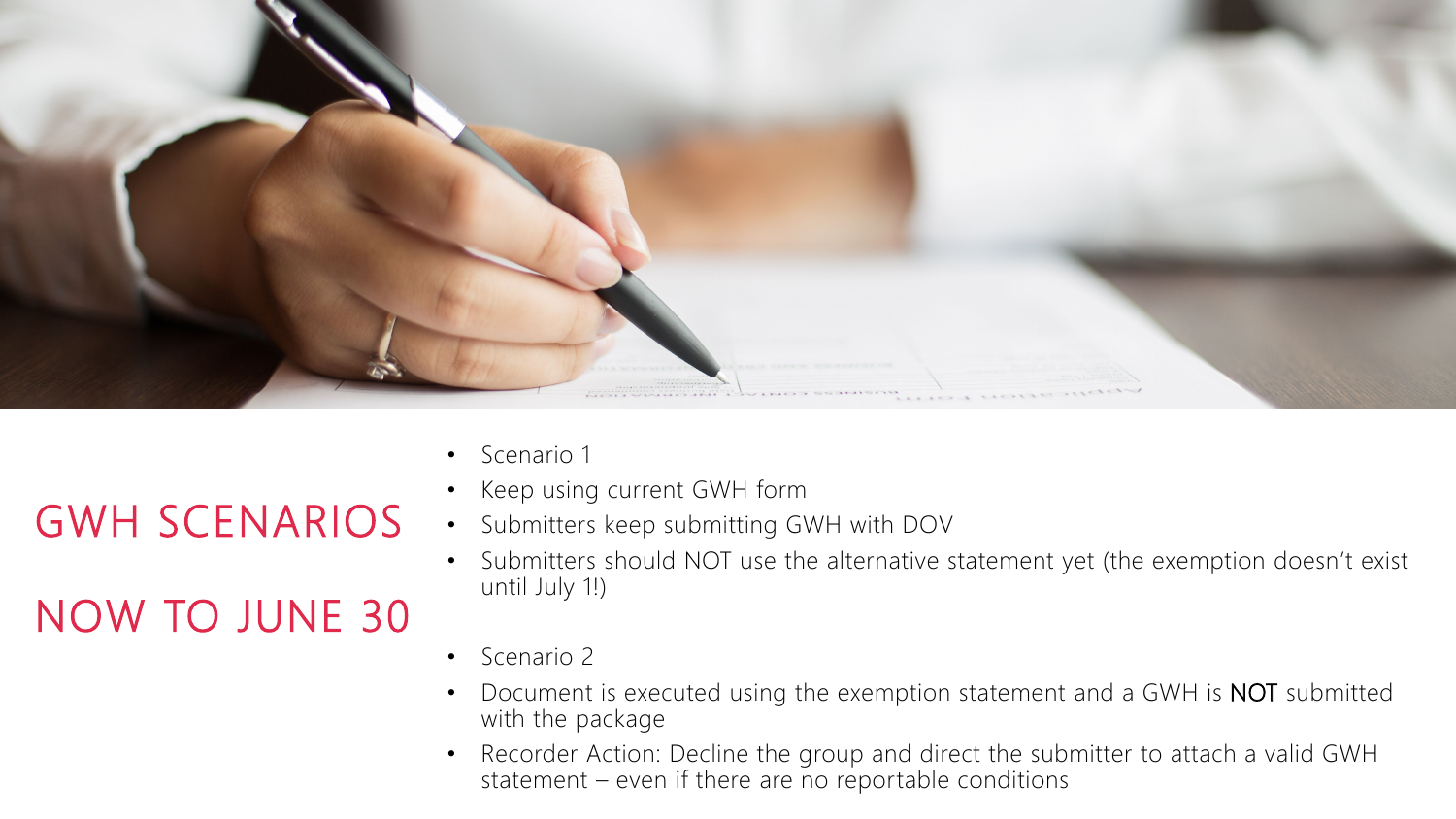

• Scenario 3

# GWH SCENARIOS

- Document is executed and submitted with a GWH using the NEW form
- Recorder Action: Decline the group and direct the submitter to attach a GWH statement using the current form

### NOW TO JUNE 30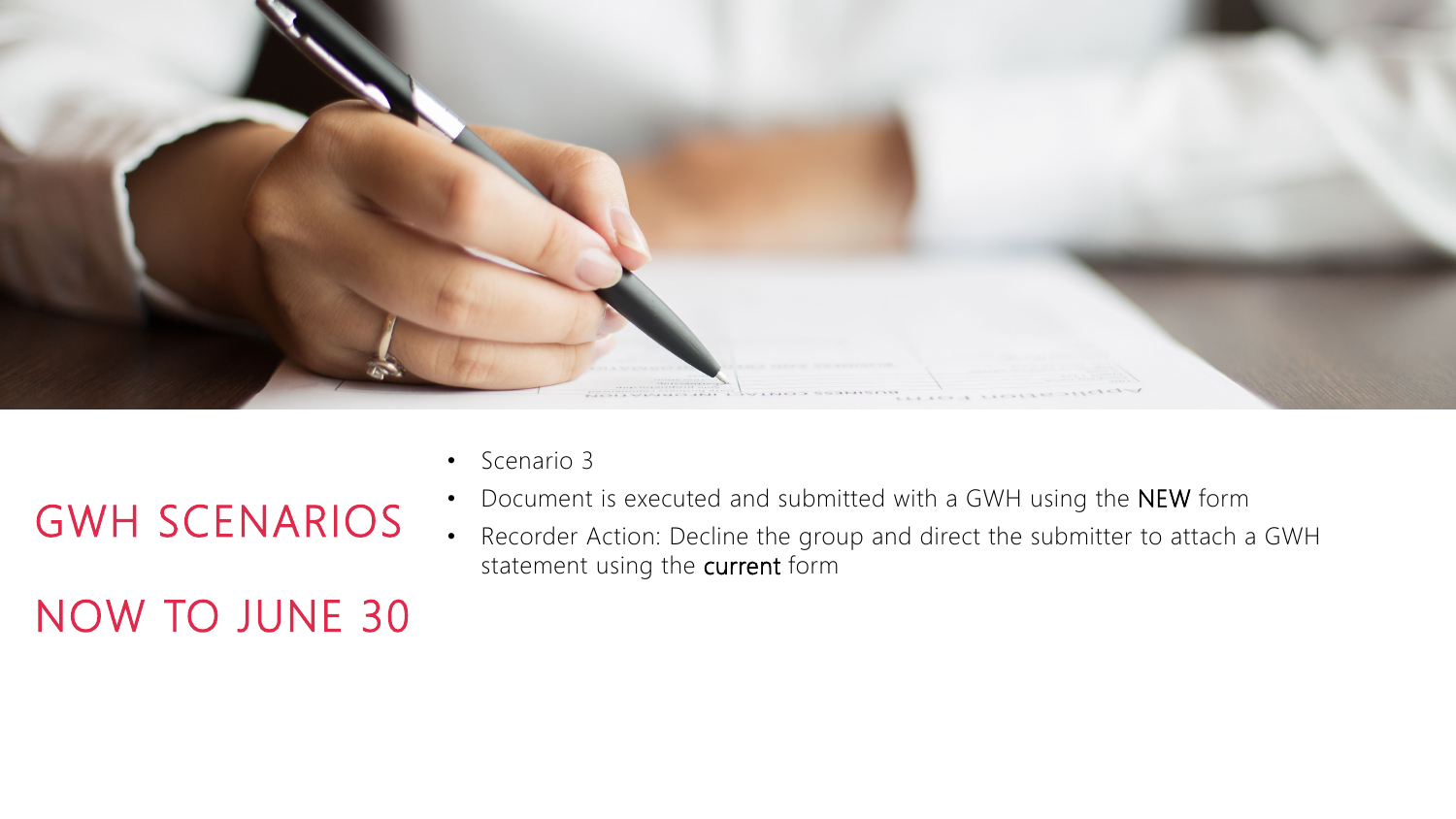

- Scenario 1
- Keep using current GWH form
- Submitters keep submitting GWH with DOV if there are conditions present

#### JULY 1 FORWARD

GWH SCENARIOS

- Scenario 2
- Documents are executed on July 1 or after
- Submitter includes exemption statement on the conveyance document
- No GWH statement is included in the package
- Recorder Action: Record the package